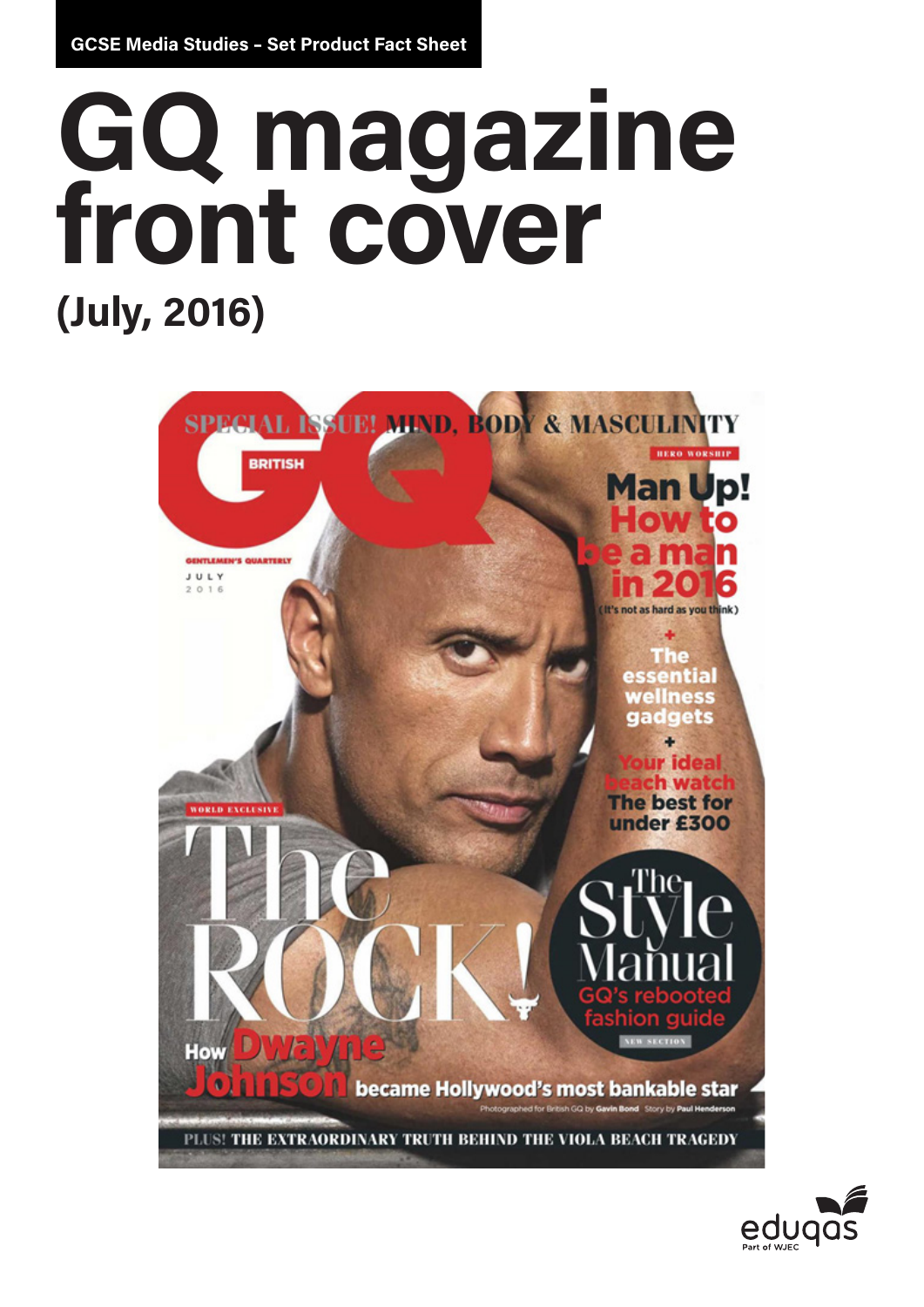## **GQ magazine front cover (July, 2016)**

## **Component 1: Exploring the Media**

## **Focus areas: Media language Representation Media contexts**

## **PRODUCT CONTEXT**

- Launched in 1931, *GQ* began its life as a quarterly publication called Gentleman's Quarterly, aimed specifically at fashion industry insiders. Its popularity with customers caused its rebranding in 1967 to *GQ*.
- Produced by Condé Nast, today *GQ* is a multi-platform brand. Each issue is published in print and on the iPad; it has its own acclaimed website, iPhone apps and an annual event called '*GQ* Men of the Year'.
- *GQ* has an average circulation of around 115,000 and a readership of almost 400,000 through its various platforms.
- *GQ's* catch phrase is 'the magazine for men with an IQ,'. The brand is built around more traditional ideas of masculinity. It includes coverage of executive concerns and targets a more serious minded, conservative, older reader than some other men's lifestyle magazines such as *Loaded* and *FHM*.

### **PART 1: STARTING POINTS – Media language**

#### **Social and cultural contexts:**

In 1994, Mark Simpson an author and journalist coined the word '**Metrosexual**' in an article for the Independent newspaper after he attended Britain's first *GQ* style exhibition. He is famously quoted as saying "I had seen the future of masculinity and it was moisturised." This term gained global popularity in the early 2000s, epitomised by men like David Beckham, when it became more **socially acceptable**

for men to openly care about their **looks, clothing and skincare** regime. **Men's magazines** embraced this through their **content and advertising**. Arguably, the primary role of such magazines is to encourage spending amongst its readers.

In 2014, Simpson then introduced the term 'spornosexuals', men who are extremely bodyfocused, who spend all their time at the gym and make their bodies their best accessory. The selection of the *GQ* cover shot, with Johnson's bicep in the foreground and the rest of his image secondary to it, and the choice of cover lines surrounding it all support this concept.

## **Consider how choice of elements of media language influences meaning:**

- The overarching **theme** for this issue appears to surround ideas of **masculinity**:
	- » The **strapline** tells us it is a special issue dealing with "**Mind, Body & Masculinity**".
	- » There is an **extreme close up** of Dwayne Johnson with his huge bicep in the foreground.
	- » The **cover line** to the right tells the reader to "Man up! How to be a man in 2016".
	- » If we consider the **selection** process that takes place when creating a magazine cover, there was clearly a conscious decision to **associate** ideas of **masculinity with physical strength**.

#### **Semiotic analysis:**

- The red, black and white **colour palette** used for this particular cover helps to support the idea of **power**. Red is associated with strength and the black is also a strong, bold statement.
- Johnson is **looking directly** at the audience, seemingly making eye contact. This is a common **convention** of magazines and helps to add to the more personal approach of this format. The intensity of his stare and the lack of a smile could also suggest how seriously he expects to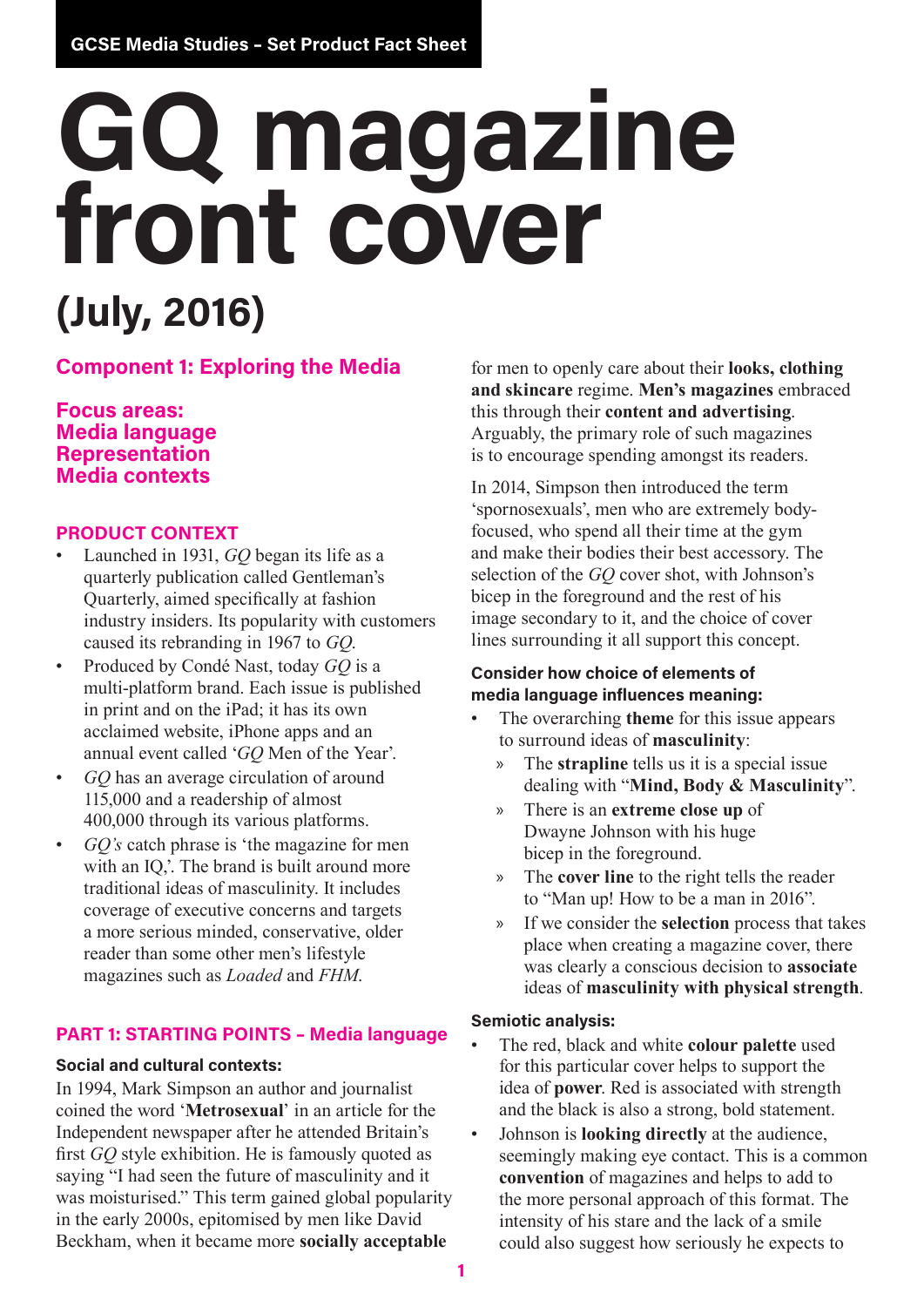be taken and maybe how seriously the readers should take themselves and their own bodies.

• Johnson's experience as a professional wrestler earned him the ring name, **'The Rock'**, which has **connotations of strength and stability**. This name is used prominently here, across his image, with his actual name appearing smaller and below it. Perhaps he is more famous as 'The Rock' or perhaps the magazine is suggesting that his persona and look are more important than the man beneath.

#### **Consider how media language creates and communicates meaning:**

- The **strapline** on the right third of the cover, "Your ideal beach watch. The best for under £300" should be considered when thinking about the magazine's **target audience**. Modern print magazines survive predominantly because of their advertising revenue, they are adept at selling you things you didn't even know you wanted – a £300 watch specifically for the beach implies a certain level of wealth of the target audience.
- Further down the page, there is another **cover line** advertising 'The Style Guide', a new section inside. In today's competitive society, which focuses heavily on **aesthetics** and where having the 'right' look is apparently very important, the reader then begins to think of this magazine as a casual 'how to' guide when it comes to being a man.
- Finally, at the very bottom of the page there is a more **newsworthy topic** mentioned, "The extraordinary truth behind the Viola beach tragedy." This is a reference to the band Viola Beach who all died in a tragic car crash in Sweden. There is a lot of speculation around the crash and this cover lines suggests that *GQ*  has the answers. By including some **serious journalism** as well as entertainment and fashion advice, the magazine is broadening its range of offerings for its audience members.

#### **Possible areas for further investigation are:**

• **Genre: codes and conventions** of magazine covers: layout, use of cover star, house style, mastheads. Genre conventions of magazines, their ever changing nature and hybridity. For example, Men's Lifestyle magazines could be specifically about fashion or health and fitness and still come under the umbrella term 'lifestyle'. It might be helpful to compare two quite different types of men's lifestyle magazine such as FHM.

Narrative - cover lines on the front cover tease people to want to read certain stories within the magazine (could be linked to Roland Barthes' enigma codes).

## **PART 2: STARTING POINTS – Representation**

#### **Historical and Political Contexts:**

**African Americans** have had a long and complex **history** in the motion picture industry. At the start of the 20th century, many films depicted black characters that supported the dominant stereotype of the time: incompetent, hypersexualised and/or criminals. It wasn't until the growing momentum of the **Civil Rights Movement**  that there was a push against this status quo and there evidently there is still a way to go.

In 2015 April Reign, the Broadway Black managing editor, created the hashtag **#OscarSoWhite** to bring attention to the Academy's tendency to overlook performances and achievements by nonwhite professionals. By 2016, little had changed and so many actors and actresses boycotted the 2016 Oscars, branding it 'racist' and 'too white'.

#### **Consider the representation of ethnicity and gender:**

- Using a hugely successful black **cover star** (Dwayne Johnson is half Samoan and half African American) as their dominant image, *GQ* is presenting a role model for its readers, someone to **aspire** to be like. Although Johnson's Hollywood success might be outside of most reader's possibilities, his work ethic and desire to want to better himself isn't.
- Johnson's success as a wrestling character allowed him to cross over into more **mainstream culture**, most importantly an actor. Black actors have, historically, always been paid less than their white counterparts and so for Johnson to be considered one of the most bankable **Hollywood stars** is an achievement and his success is even greater than one first realises.
- The use of Johnson's **iconic** bicep with its Brahma bull tattoo reinforces the **stereotype** of men as having to be **hyper masculine, strong and muscular**.

### **Consider the social, cultural and political significance of particular representations:**

• For modern men, there is a **societal expectation** that they have to 'have it all': health, wealth and strength and the image of Johnson supports